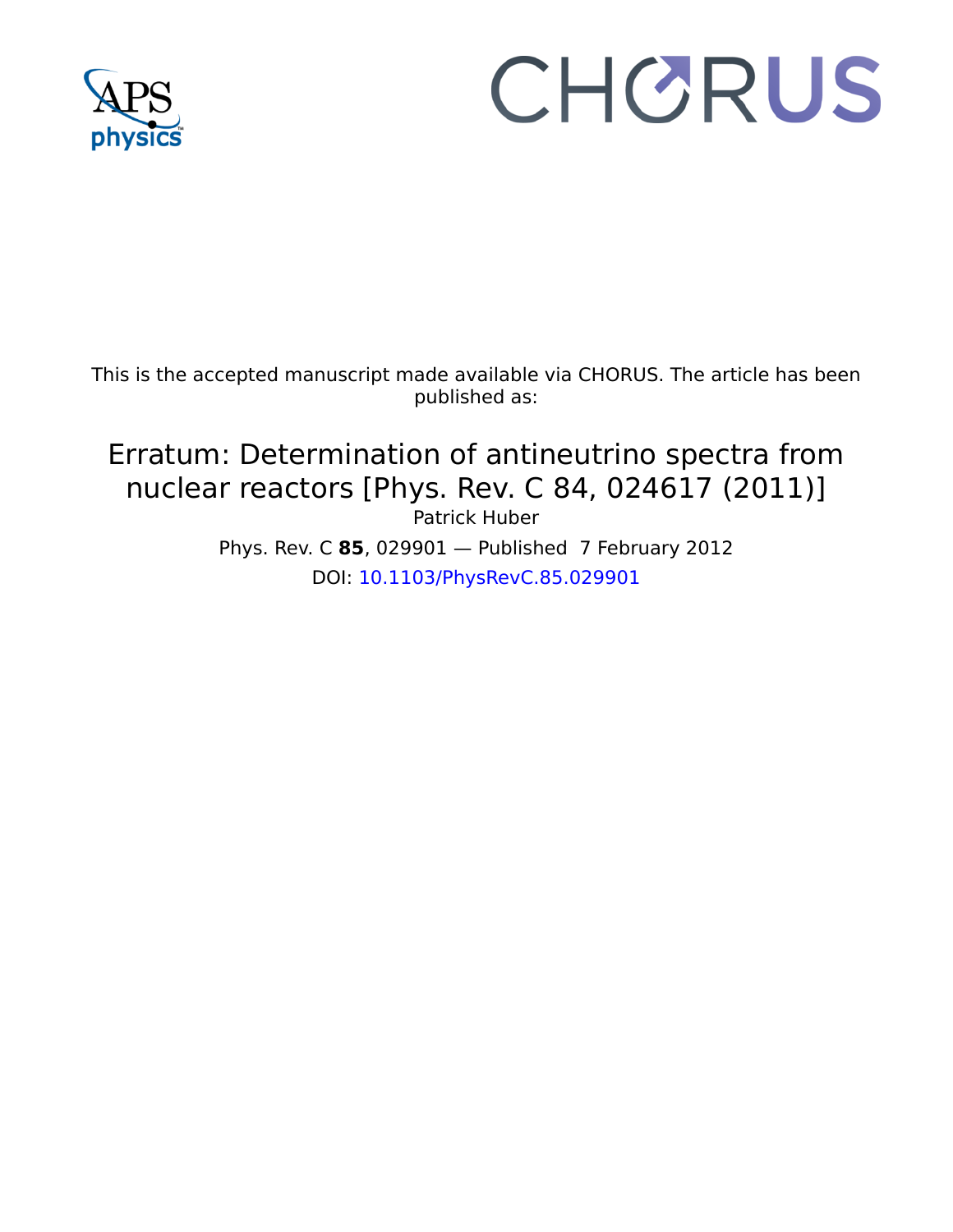## Erratum: Determination of antineutrino spectra from nuclear reactors [Phys. Rev. C 84, 024617 (2011)]

Patrick Huber

PACS numbers: 23.40.Bw 14.60.Pq 25.85.Ec 12.60.-i 99.10.Cd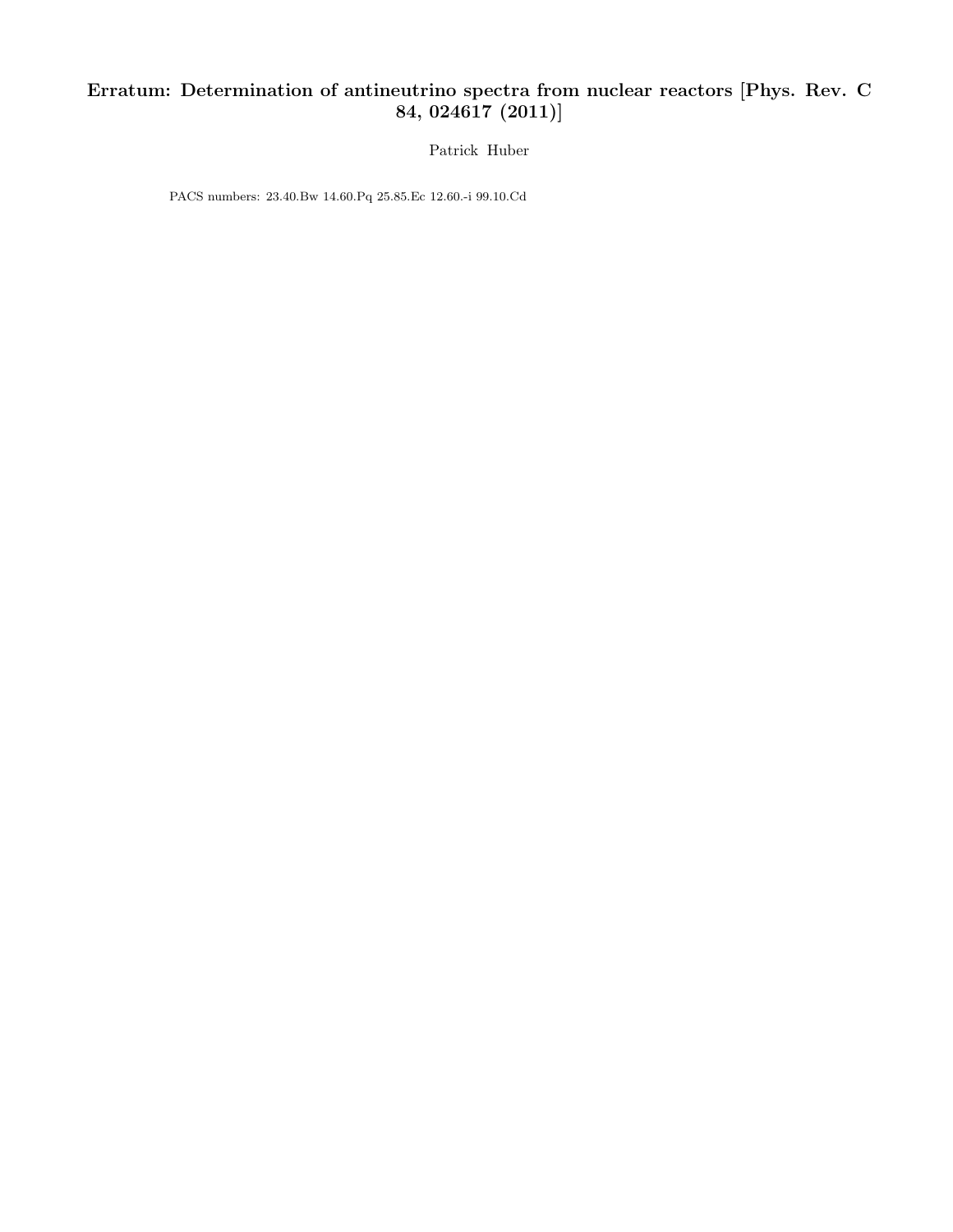Table I of the above article contains substantial errors in isospin assignments and the identification of isospin analog states. These errors are corrected and new average values are computed, which turn out to be fully consistent with the originally quoted values. Thus, the original conclusion with respect to weak magnetism is upheld.

The correct Table I is printed here. The decays of  ${}^{58}Cu$ ,  ${}^{142}Pm$  and  ${}^{144}Eu$  had the wrong isospin assignment and have been deleted. The decays of <sup>32</sup>Si,<sup>34</sup>P, <sup>64</sup>Cu and <sup>66</sup>Cu had the wrong isospin analog state and no correct isospin analog states could be identified, therefore they also have been deleted. The decays of  $^{20}F$  and  $^{32}P$  have their isospin analog states corrected and experience a significant shift in the weak magnetism slope as a result. For the decays of the isotopes with masses  $A = 6 - 18$  the numerical values have been updated, which leads to very slight shifts in their weak magnetism slope parameters. The isotopes with masses from  $A = 22 - 28$  have been identified for the first time as suitable for this analysis and have been added to the table. Moreover, the units of the penultimate column were inadvertently listed in the second-to-last column.

TABLE I. Gamow-Teller decays and the associated parameters needed for a computation of the weak-magnetism slope parameter using the CVC hypothesis.

| Decay                               |                    | $J_i \rightarrow J_f$              | $E_{\gamma}$ | $\Gamma_{M1}$ | $b_{\gamma}$ | ft                    | $\boldsymbol{c}$ | $b_{\gamma}/Ac$ | $\left  dN/dE \right $      | Ref.   |
|-------------------------------------|--------------------|------------------------------------|--------------|---------------|--------------|-----------------------|------------------|-----------------|-----------------------------|--------|
|                                     |                    |                                    | (keV)        | (eV)          |              | $(\rm s)$             |                  |                 | $(\% \, \mathrm{MeV}^{-1})$ |        |
| $^6$ He                             | $^6$ Li            | $0^+\rightarrow 1^+$               | 3563         | 8.2           | 71.8         | 805.2                 | 2.76             | 4.33            | 0.646                       | [28]   |
| $^{12}B$<br>$\rightarrow$           | ${}^{12}$ C        | $1^+ \rightarrow 0^+$              | 15110        | 43.6          | 37.9         | 11640.                | 0.726            | 4.35            | 0.62                        | [38]   |
| $^{12}$ N                           | $^{12}$ C          | $1^+ \rightarrow 0^+$              | 15110        | 43.6          | 37.9         | 13120.                | 0.684            | 4.62            | 0.6                         | [29]   |
| $^{18}Ne$                           | $^{18}$ F          | $0^+\rightarrow 1^+$               | 1042         | 0.258         | 242.         | 1233.                 | 2.23             | 6.02            | 0.8                         | [30]   |
| 20 F<br>$\rightarrow$               | $^{20}{\rm Ne}$    | $2^+\rightarrow 2^+$               | 8640         | 4.26          | 45.7         | 93260.                | 0.257            | 8.9             | 1.23                        | [31]   |
| $^{22}{\rm Mg}$<br>$\rightarrow$    | $^{22}$ Na         | $0^+\rightarrow 1^+$               | 74           | 0.0000233     | 148.         | 4365.                 | 1.19             | 5.67            | 0.757                       | [55]   |
| $^{24}$ Al<br>$\rightarrow$         | $^{24}$ Mg         | $4^+ \rightarrow 4^+$              | 1077         | 0.046         | 129.         | 8511.                 | 0.85             | 6.35            | 0.85                        | [56]   |
| $^{26}\mathrm{Si}$<br>$\rightarrow$ | $^{26}$ Al         | $0^+\rightarrow 1^+$               | 829          | 0.018         | 130.         | 3548.                 | 1.32             | 3.79            | 0.503                       | $[32]$ |
| $^{28}$ Al                          | $^{28}\mathrm{Si}$ | $3^+\rightarrow 2^+$               | 7537         | 0.3           | 20.8         | 73280.                | 0.29             | 2.57            | 0.362                       | $[57]$ |
| $^{28}P$<br>$\rightarrow$           | $^{28}$ Si         | $3^+\rightarrow2^+$                | 7537         | 0.3           | 20.8         | 70790.                | 0.295            | 2.53            | 0.331                       | [57]   |
| $^{14}$ C                           | $^{14}{\rm N}$     | $0^+\rightarrow 1^+$               | 2313         | 0.0067        | 9.16         | $1.096 \times 10^{9}$ | 0.00237          | 276.            | 37.6                        | [38]   |
| $^{14}$ O<br>$\rightarrow$          | $^{14}$ N          | $0^+\rightarrow 1^+$               | 2313         | 0.0067        | 9.16         | $1.901 \times 10^{7}$ | 0.018            | 36.4            | 4.92                        | [26]   |
| $^{32}P$                            | $^{32}{\rm S}$     | $1^+$ $\rightarrow$ 0 <sup>+</sup> | 7002         | 0.3           | 26.6         | $7.943 \times 10^{7}$ | 0.00879          | 94.4            | 12.9                        | $[39]$ |

As a result the averages and mean for the weak magnetism slope parameter also change. For the case where we restrict the sample to nuclei with  $\log ft < 6$ , we obtain

$$
\frac{dN}{dE} = (0.67 \pm 0.26) \,\% \,\text{MeV}^{-1} \,,\tag{1}
$$

which is consistent within one standard deviation with value previously quoted in Eq. 18. Because the standard value  $dN/dE = 0.5\% \text{ MeV}^{-1}$  of Ref. [24] was used for the evaluations in the paper and the purpose of Eq. 18 was illustrative only, this change has no impact on any other section. For the case where we include all nuclei the average and standard deviation are given by

$$
\frac{dN}{dE} = (4.78 \pm 10.5) \,\% \,\text{MeV}^{-1} \,,\tag{2}
$$

which supersedes the result in Eq. 19. The quantitative change is very small and again these numbers are given only for illustration.

Therefore, none of results are affected and thus the conclusions of the article are unchanged.

## ACKNOWLEDGMENTS

I would like to thank P. Vogel for drawing my attention to the errors in the original paper. This work has been supported by the U.S. Department of Energy under award number DE-SC0003915.